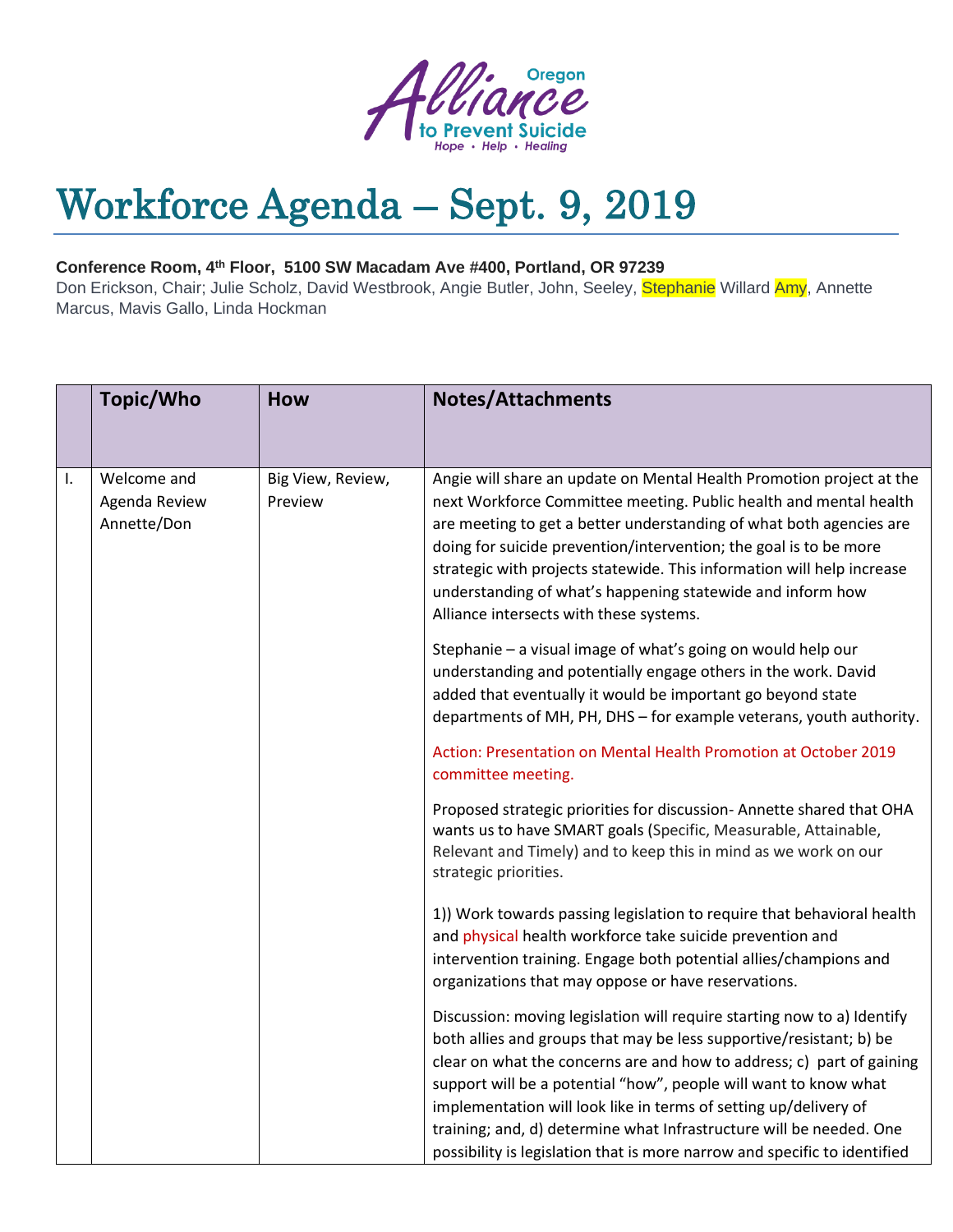

|     |                                     |                   | professional group - in WA, for example, there is legislation specific to<br>nurses.                                                                                                                                                                                                                                                                              |
|-----|-------------------------------------|-------------------|-------------------------------------------------------------------------------------------------------------------------------------------------------------------------------------------------------------------------------------------------------------------------------------------------------------------------------------------------------------------|
|     |                                     |                   | It was suggested that higher education incorporate suicide<br>prevention/intervention training into curriculum requirements.<br>Another option is to promote training be adopted on a voluntary<br>basis. It's not an either/or approach, rather have multiple avenues for<br>engaging professionals in suicide prevention training.                              |
|     |                                     |                   | Decision: move forward with small group discussion on professional<br>training. Frame it to engage those in attendance at Quarterly meeting.<br>30 - 45 minutes for conversation in group. Add "physical" to clarify<br>health in statement. Julie suggested tackling just the CEU priority<br>rather than all three; the committee agreed.                       |
|     |                                     |                   | Action: add "physical" to clarify health workforce language.                                                                                                                                                                                                                                                                                                      |
|     |                                     |                   | Action: This is the top priority for the committee and will be discussed<br>in small group break out session at the Quarterly meeting on Sept.<br>13 <sup>th</sup> . John and Annette will develop a form for small group to record<br>goal(s). Next steps to include a timeline plan for when and how to do<br>what. Don will facilitate small group discussion. |
|     |                                     |                   | Action: List of resources/training options developed for SB48 be<br>reviewed by OHA and updated to have a vetted list of training<br>curriculum/quality courses.                                                                                                                                                                                                  |
|     |                                     |                   | 2) Develop tools re: workforce training in suicide prevention and<br>intervention then share with regional coalitions and on the website.                                                                                                                                                                                                                         |
|     |                                     |                   | Action: have Outreach and Awareness Committee vet completed<br>papers for posting on Alliance website. When Small Steps employer<br>packet is completed, work with O & A Committee on roll out plan for<br>distribution.                                                                                                                                          |
|     |                                     |                   | 3) Prepare for YSIPP 3.0 with suggested goals around workforce<br>training/resources directed to address 18 - 24 year olds.                                                                                                                                                                                                                                       |
|     |                                     |                   | Annette reminded the committee Workforce related items for the<br>next YSIPP will need to be generated soon.                                                                                                                                                                                                                                                      |
| II. | Dissemination of                    | Review documents, | Four Workforce Papers:                                                                                                                                                                                                                                                                                                                                            |
|     | Workforce<br>Publications/Toolkits- |                   | Making the Case: Suicide Prevention Training for the Oregon<br>O<br>Workforce                                                                                                                                                                                                                                                                                     |
|     | Linda                               |                   | Suicide Prevention Training in the Workplace - interviews with<br>$\circ$                                                                                                                                                                                                                                                                                         |
|     | Hockman/Annette                     |                   | Don Erickson, DHS and Julie Scholz, Oregon Pediatric Society<br>completed; interview with Galli Murray in progress.                                                                                                                                                                                                                                               |